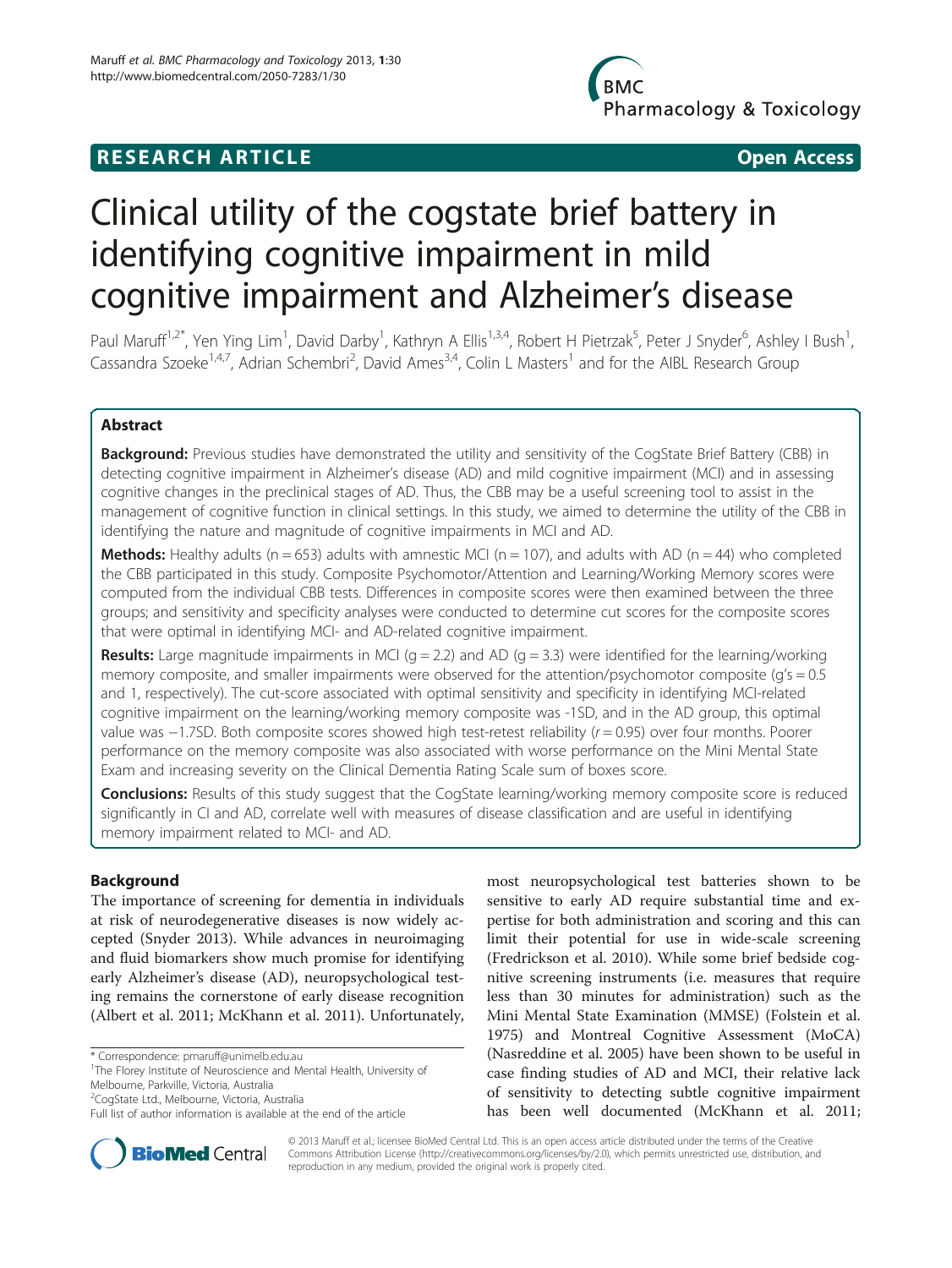Proust-Lima et al. [2007\)](#page-10-0) as has their potential for idiosyncratic errors in administration (Miller et al. [2008](#page-10-0); Miller et al. [2011\)](#page-10-0). Furthermore, although items on these bedside screening instruments are selected to assess a wide variety of cognitive domains, subscale scores on these instruments generally have low validity and reliability (Strauss et al. [2006\)](#page-10-0).

The CogState Brief Battery (CBB) is a brief, computeradministered cognitive test battery that requires approximately 10 minutes for administration and consists of four cognitive tasks that measure psychomotor function, attention, working memory and memory (Darby et al. [2012](#page-9-0); Fredrickson et al. [2010;](#page-9-0) Maruff et al. [2009\)](#page-10-0). The sensitivity of the CBB to detect cognitive impairment in several neurodegenerative conditions has been demonstrated in prior work (Darby et al. [2009](#page-9-0); Hammers et al. [2012](#page-9-0); Lim et al. [2012a](#page-9-0)). Given that the CBB is computerized, the administration, scoring and reporting is automated and highly standardized. Each task in the battery is constructed using playing cards as stimuli with the test taker required to answer only "yes" or "no" on each trial in accord with a simple rule. The simple stimuli, rules and responses have been combined to generate cognitive paradigms that have been well-validated in neuropsychological and cognitive studies. These include measures of psychomotor function (Detection task), visual attention (Identification task), working memory (One Back task) and visual learning set within a pattern separation model (One Card Learning task, (Fredrickson et al. [2010](#page-9-0); Maruff et al. [2009](#page-10-0))). The simplicity of the CBB has allowed it to be applied successfully to the measurement of cognitive function in healthy older adults and in adults with clinically diagnosed and prodromal AD (Darby et al. [2009](#page-9-0); Lim et al. [2012a](#page-9-0), [b](#page-9-0)). These studies have found that performance on the CBB working memory and learning tasks are sensitive to cognitive impairment in clinically diagnosed AD as well as its prodromal stage; amnestic MCI. Furthermore, the CBB was designed specifically for repeated administration, as it can be administered repeatedly without generating significant practice effects (Collie et al. [2003;](#page-9-0) Falleti et al. [2006](#page-9-0)), including in healthy older people (Fredrickson et al. [2010](#page-9-0)). The CBB has been shown to be sensitive to AD-related cognitive decline in healthy older adults and in adults with amnestic MCI (Darby et al. [2002](#page-9-0), [2012; Lim et al. 2013a](#page-9-0), [b\)](#page-9-0) as well as to improvement in cognition arising from treatment with putative cognitive enhancing drugs such as donepezil (Jaeger et al. [2011](#page-9-0)), histamine H3 antagonists (Nathan et al. [2013](#page-10-0)) and testosterone (Davison et al. [2011\)](#page-9-0) in older people.

Recent data from studies using the CBB suggests that composite scores, which are constructed from aggregating performance on the Detection and Identification tasks (i.e., an attention/psychomotor composite) and the learning and working memory tasks (i.e., a learning/ working memory composite) may have greater sensitivity to both AD-related cognitive impairment and decline when compared to scores from the individual CBB tasks ([Lim et al. in press](#page-9-0), [2012b](#page-9-0), [c\)](#page-9-0). This increased sensitivity of cognitive composite scores over individual test scores is consistent with current neuropsychological models that emphasise the benefit of composite scores in clinical research (Nuechterlein et al. [2008](#page-10-0)).

While the CBB is not intended to replace formal neuropsychological assessment, the results of these recent studies do converge to suggest that it may be useful as a screening test for AD-related cognitive impairment in clinical settings. However, the clinical utility of the CBB in screening for AD-related cognitive impairment has not been established formally. To achieve this, it is necessary to compute estimates of sensitivity and specificity of each composite score and identify their optimal value for the identification of cognitive impairment related to both AD and MCI. It is also necessary to understand the nature of any relationship between each composite measure and cognitive impairment across disease severity. Finally, establishing the reliability and stability of these composite scores would facilitate the use of composite cognitive measures to monitor changes in cognitive function in clinical or prodromal AD.

The main aim of this study was to determine the sensitivity, specificity and reliability of the CBB composite scores for the detection and monitoring of cognitive impairment in aging and dementia (Lim et al. [2012a](#page-9-0), [b](#page-9-0)). The first hypothesis was that the attention/psychomotor and learning/working memory composites would be sensitive to AD-related cognitive impairment although the sensitivity of the learning/working memory composite would be greater than that of the attention/psychomotor composite. We then examined the relationship between each cognitive composite score and disease severity across the clinical groups. Our second hypothesis was that on reassessment, both cognitive composite scores would show high test-retest reliability and stability in healthy adults, amnestic MCI and AD.

# Methods

# Participants

Participants in the current study were recruited from the Australian Imaging, Biomarkers and Lifestyle (AIBL) Study of Ageing (Ellis et al. [2009](#page-9-0); Rowe et al. [2010\)](#page-10-0) and from hospital clinics specializing the diagnoses of AD who had completed the CBB successfully as part of their assessment (Lim et al. [2012a](#page-9-0)). The process of recruitment and diagnostic classification been described in detail previously for the AIBL (Ellis et al. [2009\)](#page-9-0) and clinical samples (Maruff et al. [2004](#page-9-0)). Of the AIBL participants who had completed the CBB, 659 healthy adults (HA),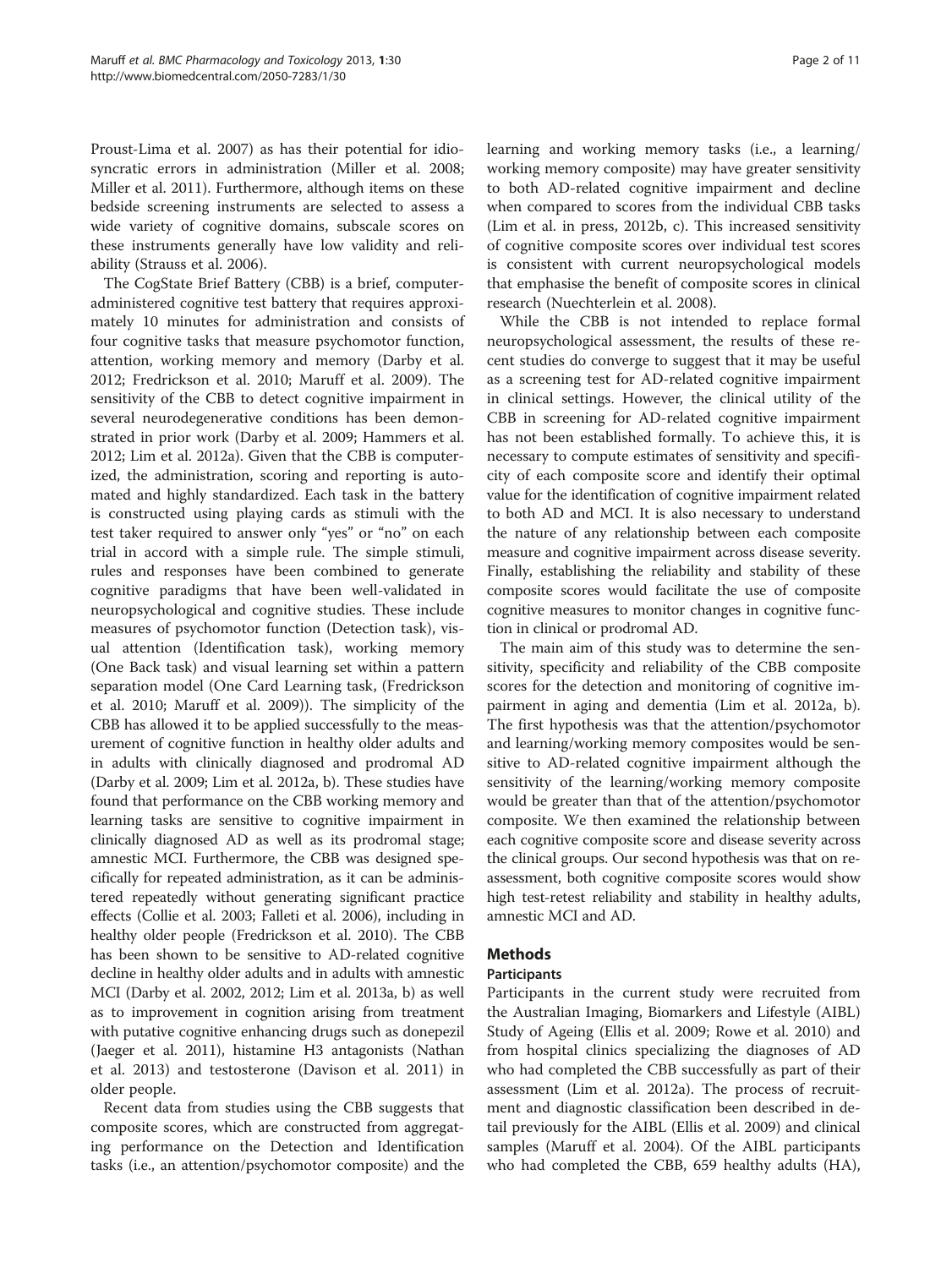<span id="page-2-0"></span>72 adults who met clinical criteria for amnestic MCI and 51 adults who met clinical criteria for mild to moderate AD (Ellis et al. [2009\)](#page-9-0) were recruited into the study. For the hospital clinical sample 35 patients who met clinical criteria for amnestic MCI were recruited (Maruff et al. [2004](#page-9-0)). Briefly, all patients underwent a detailed diagnostic workup by clinician specializing in AD on the basis of clinical, neuropsychological and structural neuroimaging data. All cases of amnestic MCI were classified using established criteria (Petersen et al. [1999;](#page-10-0) Winblad et al. [2004](#page-10-0)). All cases of AD met NINCDS-ADRDA criteria for AD (McKhann et al. [1984\)](#page-10-0). To increase the reliability of classification, all individuals classified with MCI and AD were required to meet the criteria for these clinical classifications on two consecutive assessments. Data from the CBB was not used by clinicians to classify any individual's clinical status. For participants with AD, additional inclusion criteria included a score of 18 to 26 on the MMSE (Folstein et al. [1975](#page-9-0)). The severity of dementia was rated in patients with AD and MCI using the Clinical Dementia Rating (CDR) scale to provide a sum of boxes score and an overall CDR score (Morris [1983](#page-10-0)). For all participants, exclusion criteria for the study included: schizophrenia; depression (15-item Geriatric Depression Score (GDS) of 6 or greater); Parkinson's disease; cancer (except basal cell skin carcinoma) within the last two years; symptomatic stroke; uncontrolled diabetes; or current regular alcohol use exceeding two standard drinks per day for women or four per day for men. None of the control or MCI group were taking psychotropic drugs or cholinesterase inhibitors although each of the patients with AD were taking cholinesterase inhibitors. Demographic and clinical characteristics of the HC, MCI and AD groups are shown in Table 1. The study complied with the regulations of three institutional research and ethics committees (Ellis et al. [2009\)](#page-9-0), and all participants gave written informed consent prior to participation in the study. To assess test-retest reliability, we re-assessed 115 HA, 47 adults with MCI, and 43 adults with AD who underwent serial assessments on the computerized cognitive battery. These individuals were assessed monthly over four months [\(Lim et al.](#page-9-0) [2013b](#page-9-0)). The process of recruitment and additional inclusion and exclusion criteria for this subgroup of AIBL participants has been described in detail previously [\(Lim](#page-9-0) [et al. 2013b\)](#page-9-0).

#### Measures

#### Demographic and clinical characteristics

Participants underwent a series of comprehensive demographic, health and cognitive tests performed by trained research assistants under the supervision of licensed clinical neuropsychologists. Participants' age was based on self-report, and this information was corroborated by

| Table 1 Demographic and clinical characteristics for each |  |  |
|-----------------------------------------------------------|--|--|
| clinical group                                            |  |  |

|                                 | $HC (n = 659)$ | MCI $(n = 107)$ | $AD (n = 51)$ |
|---------------------------------|----------------|-----------------|---------------|
|                                 | Mean (SD)      | Mean (SD)       | Mean (SD)     |
| Percentage females <sup>+</sup> | 57.8%          | 50.5%           | 51.0%         |
| Age (years)                     | 69.5(6.6)      | 75.7 (7.5)      | 79.3 (7.2)    |
| MMSF                            | 28.7 (1.4)     | 26.1(2.1)       | 19.8 (3.8)    |
| CDR-SB                          | 0.06(0.3)      | 1.39(1.2)       | 5.87(2.4)     |
| Premorbid IQ                    | 108.35 (7.3)   | 105.9 (9.0)     | 103.2 (8.4)   |
| Education level med             | $12(9-15)$     | $12(9-15)$      | $12(9-15)$    |
| HADS depression                 | 2.6(2.2)       | 3.3(2.4)        | 3.8(3.1)      |
| HADS anxiety                    | 4.3(2.9)       | 4.1(2.6)        | 4.7(3.7)      |
| Detection speed*                | 100.0 (10.0)   | 94.26 (13.7)    | 91.72 (13.5)  |
| Identification speed*           | 100.0 (10.0)   | 87.62 (16.4)    | 84.12 (15.4)  |
| One card learning<br>accuracy*  | 100.0 (10.0)   | 83.74 (11.6)    | 78.42 (15.1)  |
| One back accuracy*              | 100.0 (10.0)   | 79.18 (13.1)    | 70.14 (16.3)  |

Note:  $+=$  percentage of clinical group, med = median (range),  $*$  = mean score =100 and SD score = 10 because the mean and SD of the controls was used to standardize the data for each individuals performance on each cognitive task. One way ANOVAs indicated significant differences between groups on age, premorbid IQ, and depressive symptoms, all p's < 0.001. MMSE = Mini Mental State Examination; CDR-SB = Clinical Dementia Rating Scale, Sum of Boxes Score; HADS = Hospital Anxiety and Depression Scale.

a family member. Additionally, the MMSE, CDR, Wechsler Test of Adult Reading (WTAR) (Wechsler [2001](#page-10-0)) and the Hospital Anxiety and Depression Scale (HADS) (Snaith & Zigmond [1986\)](#page-10-0) were administered to participants to measure overall cognitive impairment, general clinical function, premorbid IQ, and level of anxiety and depressive symptoms, respectively.

#### CogState brief battery

The four tasks from the CBB have been described in detail previously (Darby et al. [2012;](#page-9-0) Lim et al. [2012a](#page-9-0), [b](#page-9-0)), and they are summarized here. On each trial of each task, a single playing card stimulus was presented in the centre of the computer screen. The values, color and suit of the playing cards were determined by the requirements of each task. At the presentation of each playing card stimulus, participants were required to respond either "yes" or "no" by pressing a "yes" or "no" button attached to the computer through a USB port. The yes button was always placed on the right and pressed with the right hand and the no button was placed on the left and pressed with the left hand. Patients were instructed to press the "yes" or "no" button as quickly and as accurately as possible. At the beginning of each task, task rules were presented on the computer screen, and also given verbally to the participant by the supervisor. This was followed by an interactive demonstration in which participants practiced the task. Once the practice trials were complete, the task began. The four tasks were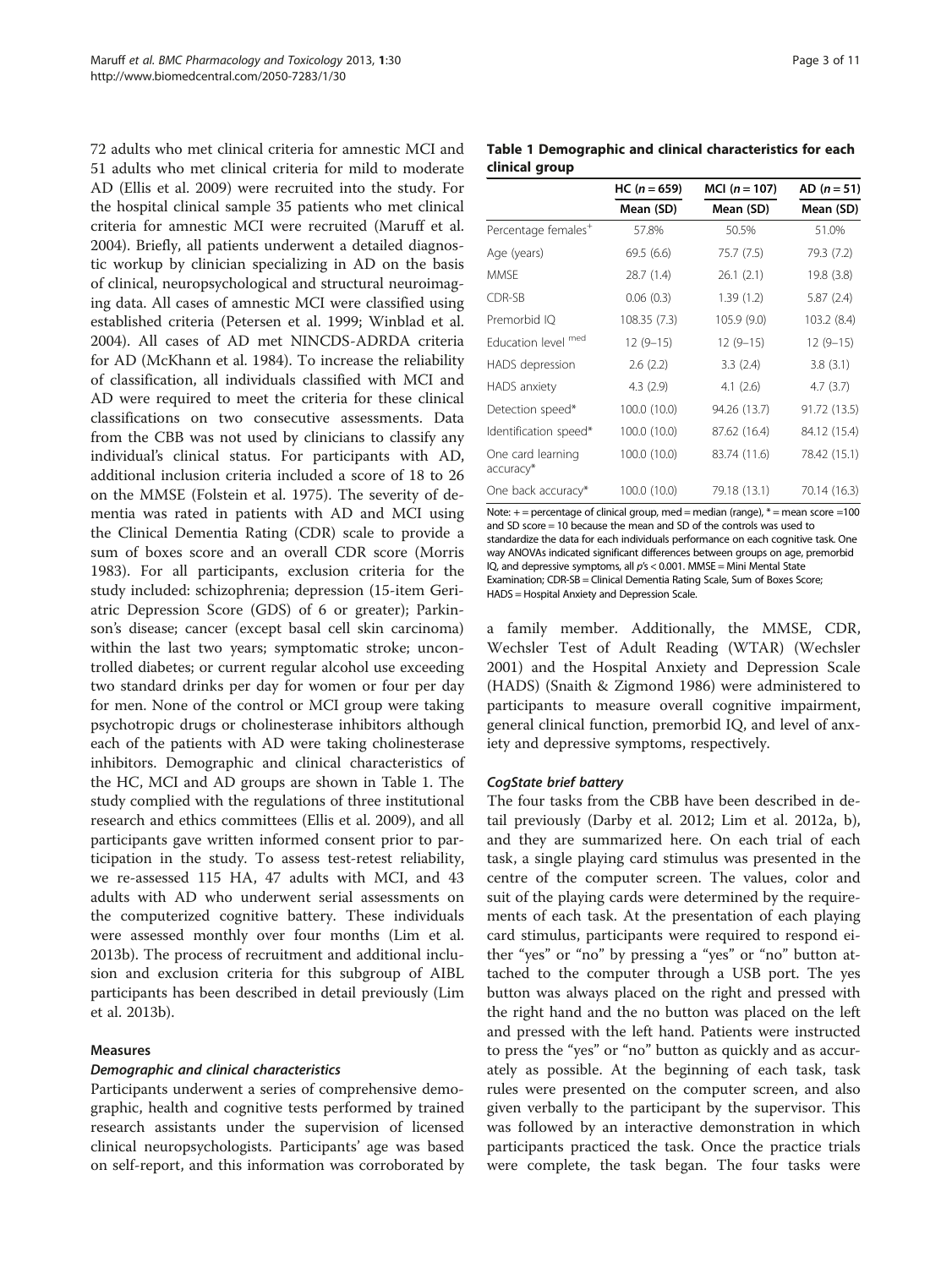presented in the same order. For each task, the speed and accuracy of each response to each trial was recorded and expressed as a mean reaction time (in milliseconds) and accuracy (proportion correct). For each task a single performance measure has been selected on the basis that it comes from a normal data distribution, has no floor or ceiling effects, does not have restricted range and has good reliability, stability and sensitivity to change (Fredrickson et al. [2010](#page-9-0); Hammers et al. [2011](#page-9-0)). The tasks from the CBB are described in their order of administration below.

The Detection (DET) task is a simple reaction time test shown to measure psychomotor function. In this task, the participant must attend to the card in the center of the screen and respond to the question "has the card turned over?" Participants were instructed to press the "Yes" button as soon as the card turns face up. The face of the card is always the same generic joker card. The task ends after 35 correct trials have been recorded. Trials on which anticipatory responses occurred were excluded and another trial was given so that all participants completed the 35 trials. The primary performance measure for this task was reaction time in milliseconds (speed), which was normalized using a logarithmic base 10 ( $log_{10}$ ) transformation.

The Identification (IDN) task is a choice reaction time test shown to measure visual attention. In this task, the participant must attend to the card in the center of the screen, and respond to the question "Is the card red?" Participants were required to press the "Yes" button if it is and the "No" button it is not. The face of the cards displayed were either red or black joker cards in equivalent numbers in random order. These cards were different to the generic joker card used in the DET task. The task ends after 30 correct trials. Trials on which anticipatory responses occurred were excluded and another trial was given so that all participants completed the 30 trials. The primary performance measure for this task was reaction time in milliseconds (speed), which was normalized using a  $log_{10}$  transformation.

The One Card Learning (OCL) task is a continuous visual recognition learning task that assesses visual learning within a pattern separation model (Yassa et al. [2010](#page-10-0)). Theoretical models of pattern separation model specify that information is organized in orthogonal and distinct nonoverlapping representations so that that new memories can be stored rapidly without interference (Norman & O'Reilly [2003](#page-10-0)). In this task the participant must attend to the card in the center of the screen and respond to the question "have you seen this card before in this task?" If the answer was yes, participants were instructed to press the "Yes" button, and the "No" button if the answer was no. Normal playing cards were displayed (without joker cards). In this task, six cards are drawn at random from

the deck and are repeated throughout the task. These four cards are interspersed with distractors (non-repeating cards). The task ends after 80 trials, without rescheduling for post-anticipatory correct trials. The primary performance measure for this task was the proportion of correct answers (accuracy), which was normalized using an arcsine square-root transformation.

The One-Back (OBK) task is a task of working memory and attention. Similar in presentation to the OCL task, participants must attend to the card in the center of the screen and respond to the question "is this card the same as that on the immediately previous trial?" If the answer was yes, participants were instructed to press the "Yes" button, and the "No" button if the answer was no. The task ends after 30 correct trials. A correct but post-anticipatory response led to scheduling of an extra trial. The primary performance measure for this task was the proportion of correct answers (accuracy), which was normalized using an arcsine square-root transformation.

# Data analysis

For each participant, each performance measure from the four tasks in the CBB was computed as reported previously (Lim et al. [2012a\)](#page-9-0). For each performance measure, the mean and standard deviation (SD) was computed for the HA group according to their age in deciles (e.g., 51–60, 61–70, 71–80, 81–90). These means and SDs were then used to standardize scores on each of the four cognitive tasks for each participant. A learning/ working memory composite score was computed by averaging the standardized scores for the OCL and OBK tasks, and an attention/psychomotor function composite score was computed by averaging the standardized scores for the DET and IDN tasks. For each individual, both composite scores were then re-standardized using the mean and SD for each composite score computed from the HC group and then transformed once more so that each had a mean of 100 and a standard deviation of 10. This was achieved by first multiplying each standardized score by 10 and then adding 100. If data for one or both of the tasks that contributed to each composite was missing, the composite score was not computed. There was no missing data for the attention/psychomotor function composite and 26 ( $HA = 17$  cases,  $AD = 9$  cases) missing data for the learning/working memory composite score.

To evaluate the first hypothesis that the composite scores would be sensitive to AD-related cognitive impairment, we conducted two analysis of covariance (ANCOVA), with age, premorbid IQ, and level of depressive symptoms entered as covariates. For each composite score, Hedge'<sup>s</sup> g was used to quantify the magnitude of impairment in each of the clinical groups relative to the healthy controls. We also determined the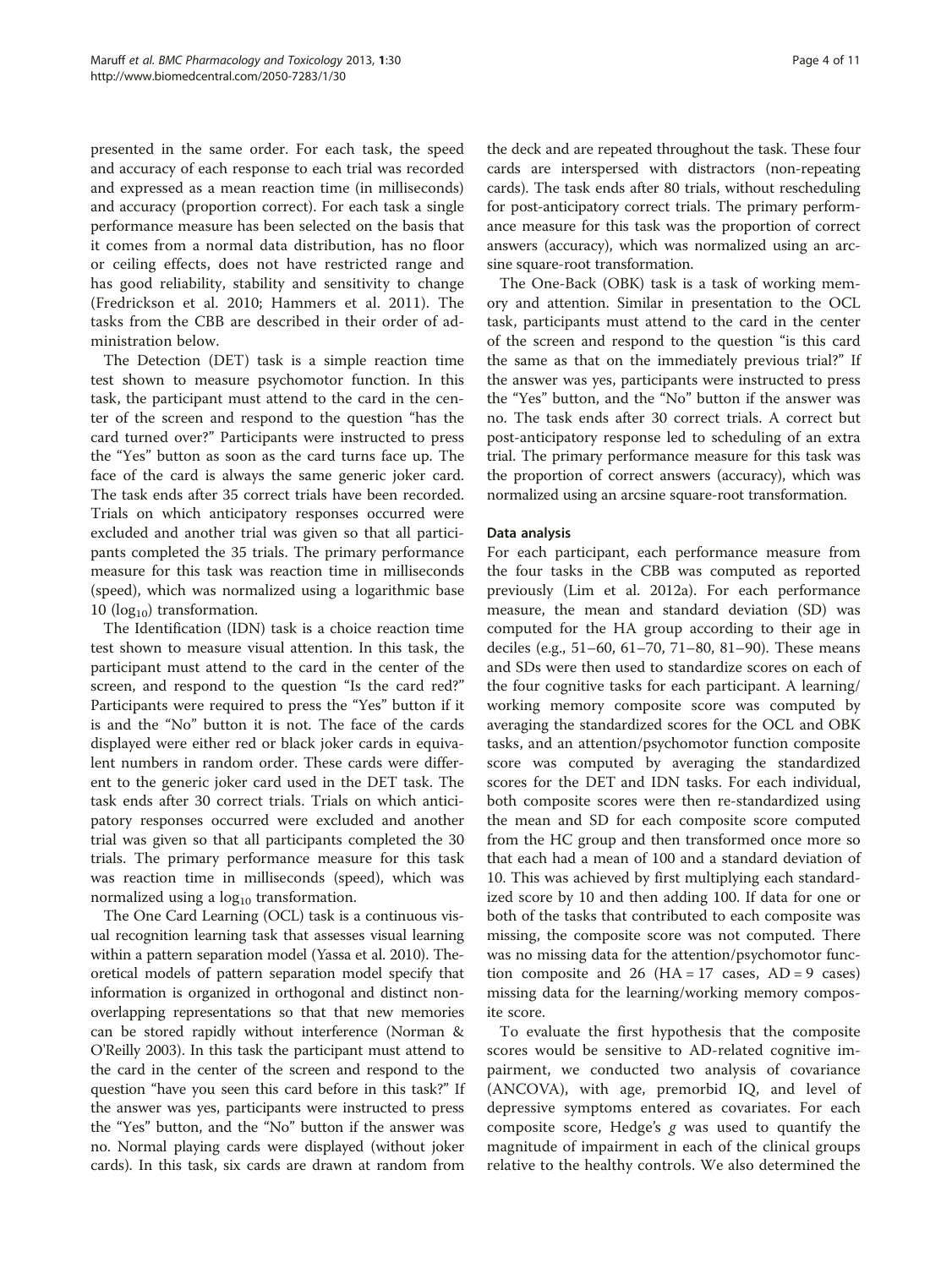extent to which performance on each composite was worse in the AD group than in the MCI using ANCOVA with age, premorbid IQ, and level of depressive symptoms entered as covariates. Once again for each comparison Hedge'<sup>s</sup> g was used to quantify the magnitude of impairment in the AD group relative to the MCI group. Receiver operating characteristic (ROC) curves were then generated to illustrate the relationship between clinical sensitivity and specificity of each composite for classification of MCI and AD groups, as measured by the area under the curve (AUC) statistic. AUC values were compared to those obtained for the MMSE in the same analyses with statistical significance indicated when 95% confidence intervals for each estimate did not overlap. For classification of cognitive impairment in MCI and AD, the value of each composite score that provided the optimal balance between sensitivity and specificity was identified from the ROC curve using Youden's J statistic (Swets [1996\)](#page-10-0). The predictive power of the combination of the optimum cut-score for each composite in predicting MCI and AD was then determined by computing the odds ratios for the classification of cognitive impairment in each clinical group (versus the HC group). Finally the relationship between the cognitive composite scores and disease severity was determined by collapsing data for the MCI and AD group and classifying each individual according to their score on the CDR Sum of Boxes score. Curve fitting analysis was then used to determine the extent to which scores on each of the cognitive composites was associated with increased CDR Sum of Boxes scores.

To evaluate our second hypothesis that the cognitive composite scores would show high test-retest reliability and stability, we computed mean change scores and test-retest reliability statistics over four months for the two CogState composite scores. This was conducted in a subgroup of AIBL participants who had consented to serial computerized cognitive assessments ([Lim et al. 2013b](#page-9-0)). Average measure intraclass correlation coefficients (ICC) were used to compute the test-retest reliability of the two composites, in both the total group and in each clinical classification group separately.

# Results

# Cognitive function in healthy controls

In the HA group, the attention/psychomotor composite was not associated significantly with premorbid IQ  $(r = 0.07, p > 0.05)$  or level of education. It was associated significantly with levels of depressive  $(r = 0.11, p < 0.05)$ and anxiety symptoms ( $r = 0.10$ ,  $p < 0.05$ ). The learning/ working memory composite was not associated significantly with premorbid IQ ( $r = -0.06$ , p > 0.05), or levels of depressive  $(r = 0.02, p > 0.05)$ , or anxiety symptoms  $(r = 0.01, p > 0.05).$ 

#### Magnitude of cognitive impairment in MCI and AD

As has been reported previously (Lim et al. [2012a\)](#page-9-0), comparison of the demographic variables between clinical groups indicated significant differences in age, premorbid IQ, and level of depressive symptoms (see Table [1](#page-2-0)). As such, these variables were included as covariates in comparisons of the CBB composite measures between groups.

Results of the ANCOVAs revealed statistically significant group differences for the learning/working memory composite,  $F(2,769) = 305.56$ ,  $p < 0.001$ , and the attention/psychomotor function composite,  $F(2,794) = 26.52$ ,  $p < 0.001$ . Post-hoc comparisons indicated that adults with MCI and AD performed significantly worse than HC on the learning/working memory composite, and the magnitudes of these differences were, by convention, large (MCI  $g = 2.15$ , 95% CI = 1.91, 2.38; AD  $g = 3.18$ , 95% CI = 2.91, 3.28). The AD group also performed significantly worse than the MCI group on the learning/ working memory score with this difference moderate in magnitude ( $g = 0.84$  95% CI = 0.49, 1.18; p < 0.01). Adults with MCI and AD also performed significantly worse than HA on the attention/psychomotor composite, although these differences were moderate-to-large in magnitude (MCI  $g = 0.51$ , 95% CI = 0.30, 0.72; AD  $g = 1.03$ , 95% CI = 0.73, 1.33). The AD group also performed significantly worse than the MCI group on the attention/ psychomotor function score with the differences moderate in magnitude (is  $g = 0.40$  95% CI = 0.07, 0.74).

# Sensitivity and specificity of CBB composite scores in assessing cognitive impairment in MCI and AD

Inspection of the AUC statistics from the ROC analyses indicated that, by convention, the ROC curves for the learning/working memory composite showed excellent classification accuracy in both MCI and AD ((Swets [1996](#page-10-0)); Table [2](#page-5-0); Figure [1](#page-5-0)). Accuracy of classification of both MCI and AD was lower for the attention/psychomotor composite (see Table [2](#page-5-0), Figure [1\)](#page-5-0). AUC values for the learning/working memory composite were significantly larger (i.e. no overlap between 95% CIs for AUC values) than for those for the attention/psychomotor composite and for classifying cognitive impairment in both MCI and AD (Table [2\)](#page-5-0). Using the same criteria, the AUC for the learning/working memory composite was also significantly greater than the AUC for MMSE for classifying cognitive impairment in MCI (Table [2](#page-5-0)). Inspection of the Youden J statistics for the ROC curve for the learning/working memory composite indicated that the cut score that had optimal sensitivity and specificity in classifying cognitive impairment in MCI was 90 (i.e.,  $z \leq -1$  SD). Application of this same cut score to classification of cognitive impairment in AD yielded a sensitivity of 100% at the same specificity (Table [2](#page-5-0)).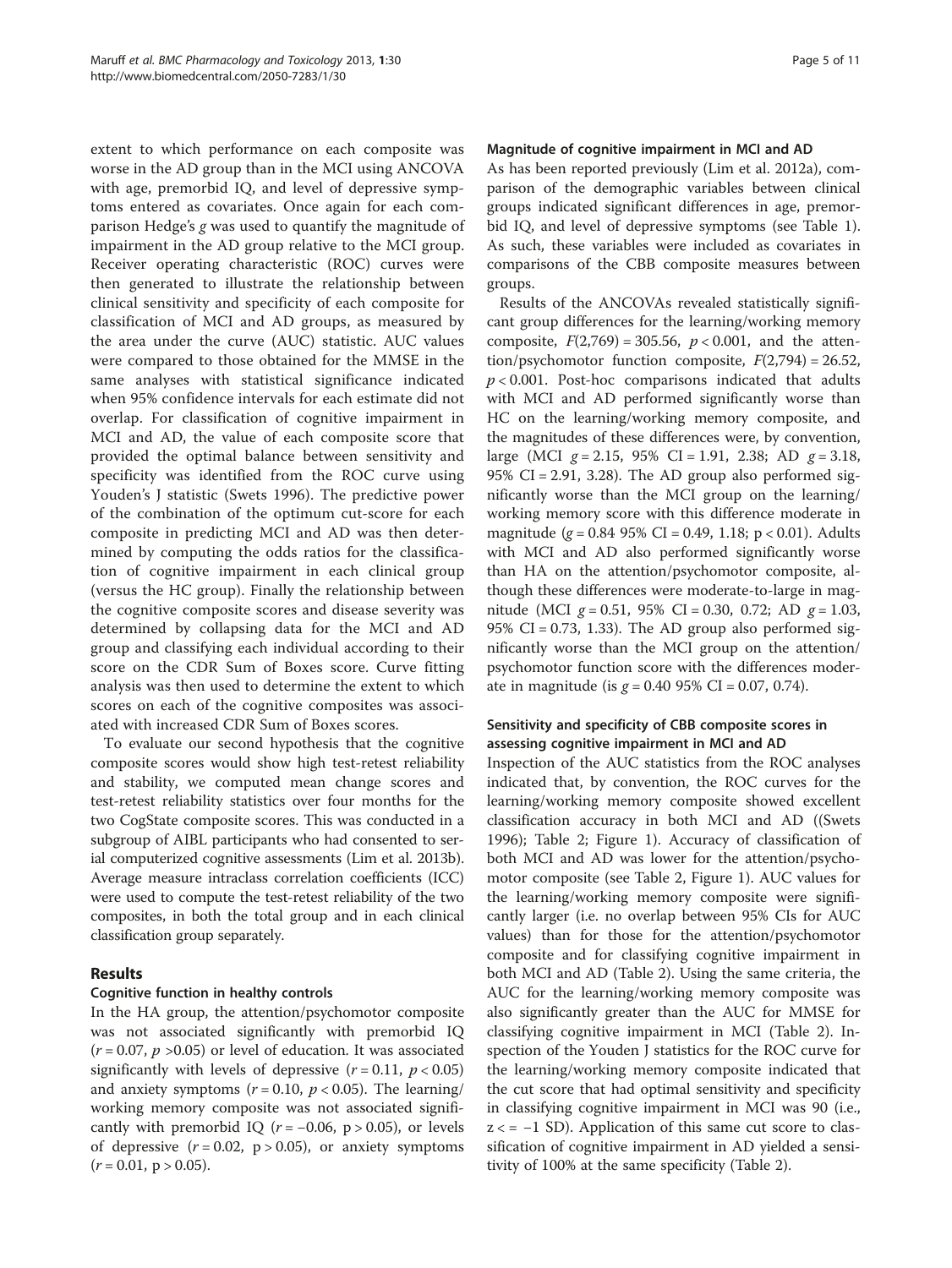| Composite               | <b>Clinical</b><br>group | Sensitivity (95% CI)<br>score < 90 | Specificity (95% CI)<br>score $< 90$ | Area under ROC<br>curve (95% Cls) | <b>Standard error</b> | p        |
|-------------------------|--------------------------|------------------------------------|--------------------------------------|-----------------------------------|-----------------------|----------|
| Psychomotor/attention   | <b>AD</b>                | 52.9% (38.5%, 67.1%)               | 85.7% (82.8%, 88.3%)                 | 0.73(0.64, 0.82)                  | 0.05                  | < 0.0001 |
|                         | <b>MCI</b>               | 41.1% (31.7%, 51.1%)               | 85.7% (82.8%, 88.3%)                 | 0.67(0.61, 0.73)                  | 0.03                  | < 0.0001 |
|                         |                          | Score $< 90$                       | Score $< 90$                         |                                   |                       |          |
| Learning/working memory | <b>AD</b>                | 100.0% (91.5%, 100.0%)             | 84.7% (81.7%, 87.4%)                 | 0.99(0.98, 1.00)                  | 0.01                  | < 0.0001 |
|                         | <b>MCI</b>               | 80.4% (71.6%, 87.4%)               | 84.7% (81.7%, 87.4%)                 | 0.91(0.87, 0.94)                  | 0.02                  | < 0.0001 |

<span id="page-5-0"></span>Table 2 Areas under ROC curves for MCI and AD groups relative to healthy controls

Note: ROC = receiver operating characteristic; MCI = mild cognitive impairment; AD = Alzheimer's disease; Attention/psychomotor composite = average of the standardized Detection and Identification scores; Learning/working memory composite = average of the standardized One Card Learning and One Back scores; MMSE = Mini Mental State Examination.

#### Prediction of MCI and AD from combined composite scores

Table [3](#page-6-0) shows the odds ratios for classification of MCI or AD (versus HA) for the combination of cognitive impairment of a score ≤90 on the learning/working memory composite and >/=90 on the attention/psychomotor composite. This analysis showed that with these cut scores, individuals were 26 times more likely to meet clinical criteria for MCI, and 30 times more likely to meet clinical criteria for AD.

#### Relationship to disease severity

For the relationship between MMSE scores and the attention/psychomotor composite, trend analysis indicated no statistically significant relationships in any clinical

group. The relationship between MMSE scores and the learning/working memory composite was best described by a linear function in both the MCI ( $r = 0.38$ ) and AD  $(r = 0.12)$  groups, although this relationship was statistically significant only for the MCI group.

For the relationship between CDR sum of boxes scores and the attention/psychomotor composite, trend analysis indicated that when both MCI and AD groups were collapsed, there was a statistically significant linear relationship between increasing disease severity and worse performance on the attention/psychomotor composite (Figure [2a](#page-6-0)). Similarly, statistically significant linear relationships were observed between CDR sum of boxes scores and the learning/working memory composite when both the MCI and AD groups were collapsed (Figure [2](#page-6-0)b).

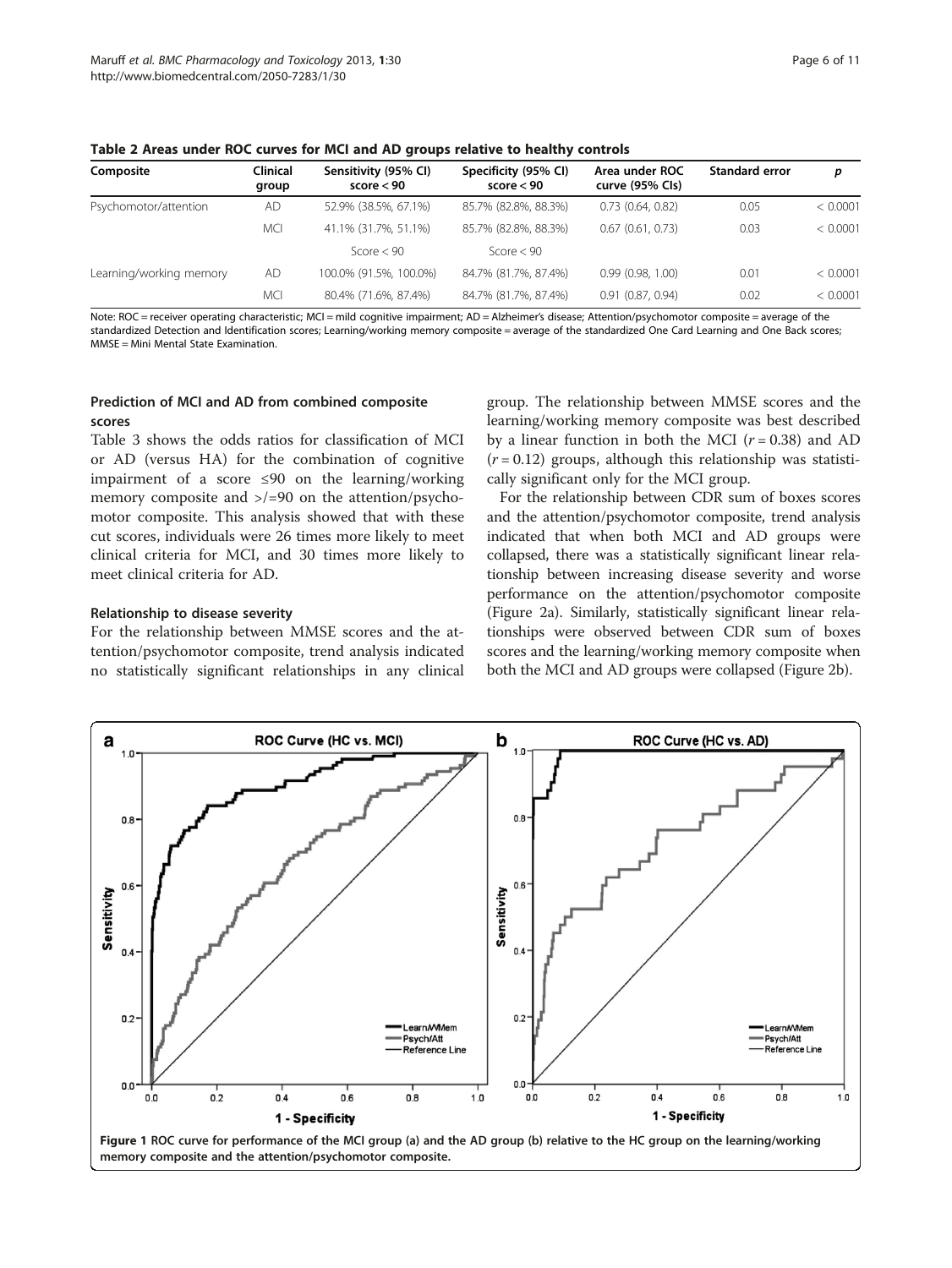|                                 | Normal memory normal<br>attentional function (N) | Impaired memory normal<br>attentional function (N) |               | <b>Odds ratio (accuracy</b><br>impaired) |          |
|---------------------------------|--------------------------------------------------|----------------------------------------------------|---------------|------------------------------------------|----------|
| Healthy controls (HC)           | 480                                              | 84                                                 |               |                                          |          |
| Mild cognitive impairment (MCI) |                                                  | 55                                                 | HC vs. MCI    | 26.19 (13.45, 50.98)                     | < 0.0001 |
| Alzheimer's disease (AD)        |                                                  | 21                                                 | $HC$ vs. $AD$ | 30.00 (10.05, 89.60)                     | < 0.0001 |

<span id="page-6-0"></span>Table 3 Odds ratio, with impaired memory defined as scores of < 90

#### Test-retest reliability

The ICC for both composites are shown in Table [4](#page-7-0). When considered according to clinical classification, both composites demonstrated high (i.e.,  $r > 0.70$ ) testretest reliability over a four month assessment period and these estimates were equivalent between the clinical groups (see Table [4\)](#page-7-0).

#### **Discussion**

Results of this study supported our first hypothesis that the learning/working memory composite and the attention/psychomotor composite, derived from the outcome measures on the CBB, would be sensitive to detecting cognitive impairment in MCI and AD. In AD, we observed a large impairment for both cognitive composite scores, although the magnitude of impairment on the learning/ working memory composite was much greater than that for the attention/psychomotor composite. Neuropsychological models of the cognitive tasks that contribute to the learning/working memory composite suggest that normal performance on these tasks is likely to depend on the integrity of the hippocampus and temporal lobe (i.e. pattern

separation, e.g., Yassa et al. [2010](#page-10-0)) and prefrontal cortex and anterior cingulate (i.e. working memory, Andrewes [2001;](#page-9-0) Lezak [1995\)](#page-9-0). Normal performance on the tasks that contribute to attentional functions are likely to depend on integrity of subcortical brain regions including the basal ganglia as well as cortical regions such as the prefrontal and parietal cortices (Andrewes [2001;](#page-9-0) Lezak [1995](#page-9-0)). The presence of a relatively greater impairment in cognitive functions dependent on cortical and limbic brain regions (i.e., learning and working memory) with relatively subtle impairment in motor and attentional functions is consistent with neuropsychological models of AD which emphasise that cognitive impairment characteristic of both prodromal and clinically classified AD is disruption to memory and executive function (Baddeley et al. [1991;](#page-9-0) Kensinger et al. [2003](#page-9-0); McKhann et al. [2011\)](#page-10-0). This pattern of impairment is also consistent with the predilection of AD-related neuronal loss in the medial temporal lobe and other cortical brain areas (Jack et al. [2009;](#page-9-0) Villemagne et al. [2013](#page-10-0)).

Differences in the nature of impairment for the two cognitive composite scores were also evident in their

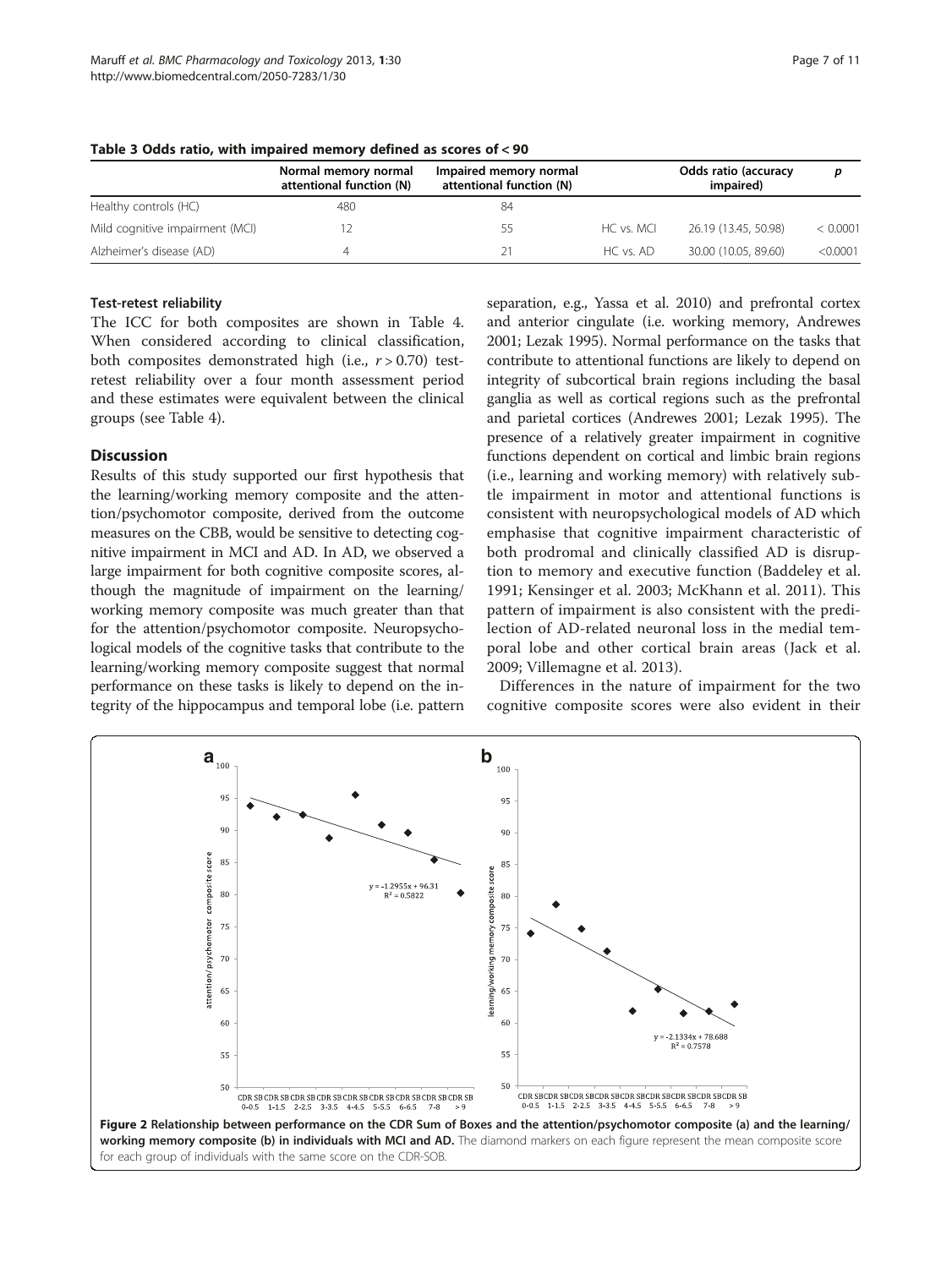|            | Composite |                       |         |       | Month 1<br>Month 2 |        |       | Month 3 |       | Month 4 |       |
|------------|-----------|-----------------------|---------|-------|--------------------|--------|-------|---------|-------|---------|-------|
|            |           | ICC (95% CI)          | p       | Mean  | SD                 | Mean   | SD    | Mean    | SD    | Mean    | SD    |
| Overall    | Attention | 0.90(0.87, 0.92)      | < 0001  | 96.46 | 11.97              | 95.79  | 15.65 | 95.66   | 11.79 | 97.37   | 23.16 |
|            | Memory    | 0.95(0.93, 0.96)      | < 0001  | 93.03 | 14.09              | 94.16  | 13.3  | 95.17   | 14.6  | 96.39   | 14.76 |
| HC         | Attention | 0.94(0.92, 0.96)      | < .0001 | 100   | 8.86               | 98.86  | 9.08  | 99.26   | 8.81  | 101.27  | 27.59 |
|            | Memory    | $0.78$ $(0.70, 0.85)$ | < .0001 | 99.92 | 8.05               | 100.73 | 8.37  | 102.61  | 8.86  | 104.57  | 7.39  |
| <b>MCI</b> | Attention | 0.94(0.90, 0.97)      | < .0001 | 95.69 | 11.73              | 93.66  | 11.6  | 93.9    | 12.53 | 95.42   | 11.33 |
|            | Memory    | $0.86$ $(0.78, 0.92)$ | < .0001 | 92.18 | 10.99              | 92.16  | 9.51  | 92.53   | 11.03 | 93.89   | 10.02 |
| AD         | Attention | $0.77$ $(0.58, 0.89)$ | < .0001 | 86.76 | 14.83              | 88.96  | 28.53 | 86.56   | 13.8  | 88.04   | 14.65 |
|            | Memory    | 0.91(0.84, 0.96)      | < 0001  | 73.4  | 13.07              | 75.95  | 12.26 | 75.1    | 13.11 | 75.16   | 13.46 |

<span id="page-7-0"></span>Table 4 Test-retest reliability and group mean (standard deviation) of each clinical group over a four month assessment period

Note: ICC = Intra-class correlation coefficient; HC = healthy controls; MCI = mild cognitive impairment; AD = Alzheimer's disease; Attention/psychomotor composite = average of the standardized Detection and Identification scores; Learning/working memory composite = average of the standardized One Card Learning and One Back scores.

sensitivity to detecting AD-related cognitive impairment in individuals. The learning/working memory composite was most sensitive to AD-related cognitive impairment with 100% of AD cases classified as impaired when the criterion for abnormality was set at a score of 90. When the criterion for abnormality was decreased to 80, the sensitivity for abnormality decreased to only 86% (Figure [1](#page-5-0)). As expected, the attention/psychomotor composite showed lower levels of sensitivity, with only 53% of AD cases identified when sensitivity was set at the least conservative level (i.e., score of 90). Taken together, these data indicate that with the use of these composite scores, cognitive impairment in AD will present as a relatively large impairment in working memory and learning and with relatively intact psychomotor and attentional functions. The nature and magnitude of this cognitive impairment is consistent with the descriptions of AD cases from the neuropsychological literature (Andrewes [2001](#page-9-0); McKhann et al. [2011\)](#page-10-0). While it is unsurprising that patients with clinical defined AD showed poor performance on a measure of learning and working memory, the high specificity of the learning/working memory composite, with the lesser impairment on the attention/psychomotor composite also indicates that the CogState tests themselves can be used effectively in patients with AD and suggests further that this pattern of performance may even be useful to clinicians investigating the aetiology of cognitive impairment in older adults.

As expected, in adults with MCI, cognitive impairment was qualitatively similar but quantitatively less pronounced to that observed for clinically diagnosed AD. Compared to healthy adults, the MCI group showed large impairment on the learning/working memory composite  $(g = 2.2)$ , although not as great as that observed for the same composite in AD. While performance on the attention/psychomotor composite was also impaired compared to healthy adults, the magnitude of this impairment was only moderate  $(g = 0.51)$ . Once again this impairment was less than

that observed for the same composite in AD. Despite these impairment, performance on both the attention/psychomotor function and learning working memory composites in the MCI group was superior to that in the AD group. When considered for individuals, a score of ≤90 on the learning/working memory composite had optimal sensitivity and specificity for detecting cognitive impairment in MCI. At the optimum cut score for the attention/psychomotor composite, the sensitivity was only 40%, with a specificity of 85%. Therefore, as was observed for AD, cognitive impairment in MCI was characterised best as a large abnormality in working memory and learning with relatively normal psychomotor and attentional function. The likelihood that a combination of abnormal performance on the learning/working memory composite with normal performance on the attention/psychomotor composite could predict MCI or AD was very high, since individuals who met this criteria were 26 times more likely to have MCI or 30 times more likely to have AD than those who did not meet the criteria.

For the relationship between cognition and disease severity in the MCI and AD groups, while a significant linear relationship was observed between disease severity and the attention/psychomotor composite, this relationship was driven mainly by individuals with the most extreme scores on the severity measure. Furthermore the magnitude of this relationship was only small. In contrast to these more reflexive aspects of cognition, disease severity was strongly associated with the learning/working memory composite.

The second hypothesis that the attention/psychomotor composite and the learning/working memory composite would show high test-retest reliability and stability in healthy adults, adults with MCI and AD, was also supported. Assessments on the same tests conducted four times in three months showed that both composite scores remained stable and showed test-retest reliability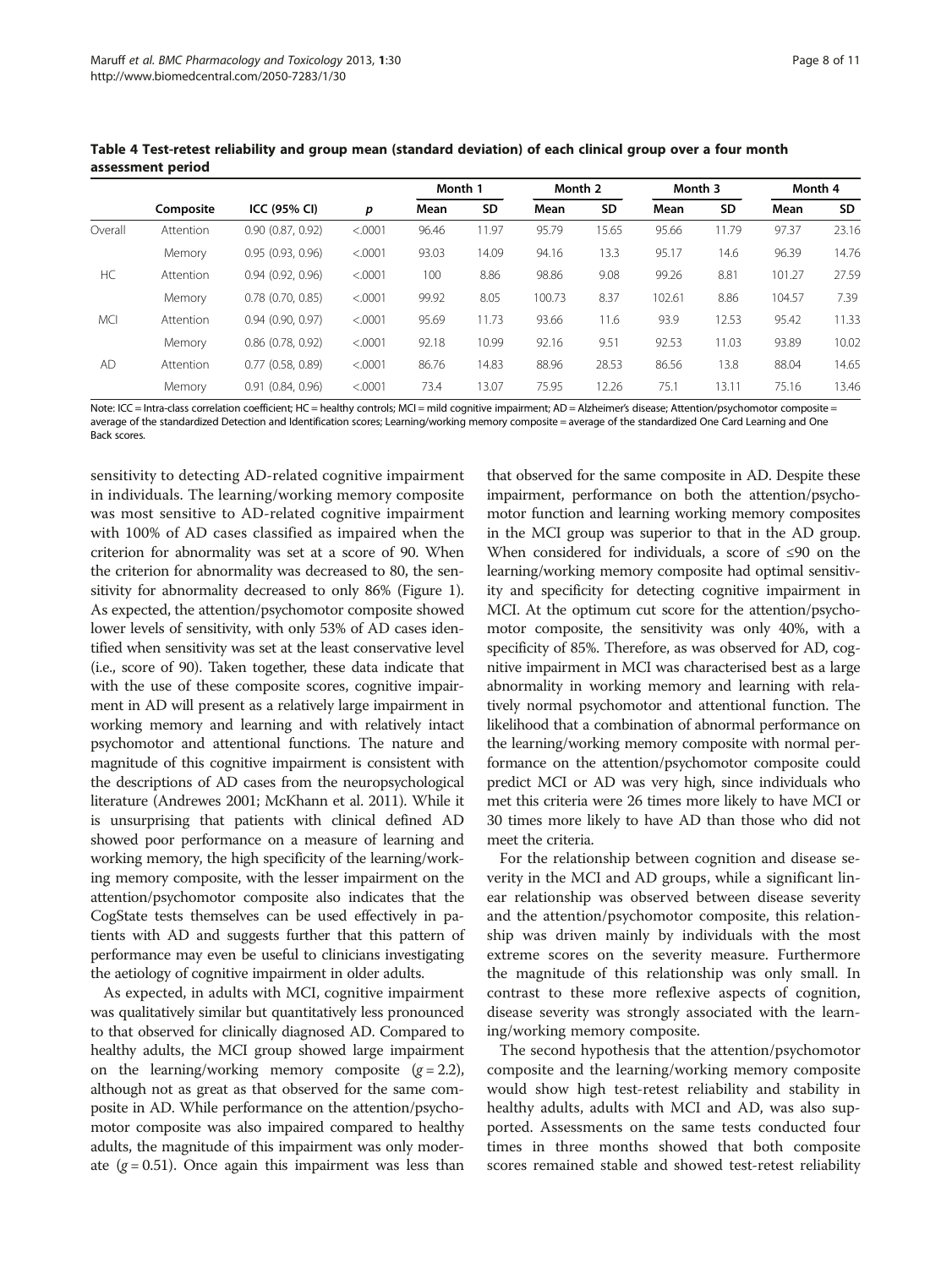with repeated administration. Thus, despite repeated testing over relatively short retest intervals, including in patients with cognitive impairment, both composites showed no evidence of practice effects, and estimates of within subject variability remained low. Further, estimates of test-retest reliability for each composite were, by convention, high  $(r > 0.70)$ . These results are consistent with findings from earlier clinical studies of MCI and AD groups, which have shown that performance on the individual tests from the CBB show little to no practice effects, have high test-retest reliability, and have low within-subject variability (Darby et al. [2012;](#page-9-0) Fredrickson et al. [2010](#page-9-0); [Lim et al. 2013b](#page-9-0)). While individual measures from the CogState battery have been shown to be sensitive to cognitive decline in MCI (e.g. Lim et al. [2012a, b\)](#page-9-0), it will be important now to determine the extent to which composite scores derived in this study will be also sensitive to cognitive decline in MCI.

Taken together, results of this study converge to suggest that the performance on the learning/working memory and attention/psychomotor composites of the CBB can be used to identify reliably cognitive impairment in people with, and at risk of AD. Thus the two composite scores from the CBB should be useful in screening for cognitive impairment in MCI or AD. The estimates of sensitivity for the composite scores from the CBB reported here are equivalent or slightly better than those reported previously for other screening instruments used commonly in the early identification of aMCI and AD. For example, estimates of the sensitivity for the MoCA show that the total score has a high sensitivity to AD, while retaining a high specificity. However, as was observed in the current study, the sensitivity of the MoCA to aMCI is also relatively high (81%; (Freitas et al. [2013\)](#page-9-0)), provided that estimates of lower levels of specificity (e.g. 77%) are tolerated. As with the MoCA, performance on the MMSE also shows relatively high sensitivity and specificity for identifying cognitive impairment in AD (Freitas et al. [2013;](#page-9-0) Strauss et al. [2006\)](#page-10-0) although its sensitivity to cognitive impairment in MCI is lower than the MoCA and that reported here, even if a low specificity is allowed. The equivalence of these estimates occurs mainly because all studies use the same method, where the test instrument is applied to identify cognitive impairment in a group of individuals that has been carefully assessed and undergone relatively rigorous inclusion and exclusion criteria. One strength of the composite scores, observed in this study, was that they were not associated with estimates of premorbid intelligence or depressive symptoms. The psychomotor attention composite was associated with levels of anxiety symptoms although the magnitude of this association was very small. Taken together this analysis of associations suggests that the composite cognitive scores may be useful in settings where issues such as low premorbid intelligence or mood obscure the assessment of cognitive function in individuals undergoing clinical workup for MCI or AD.

When cognitive assessments are conducted in unselected populations, such as in epidemiological studies, neuropsychological tests are always preferred to bedside screening instruments for the identification of cognitive impairment (Clarke et al. [2000;](#page-9-0) Ellis et al. [2009;](#page-9-0) Petersen et al. [2010](#page-10-0)). This is because neuropsychological tests provide more reliable estimates of individual cognitive functions. Acceptable estimates of validity and reliability are found for bedside screening instruments only when their total score is used, and accordingly, scores of their subscales have been shown to have limited use for describing the nature of cognitive impairment in individuals (Strauss et al. [2006](#page-10-0)). A limitation of bedside screening instruments for tracking cognitive function is reflected in their absence as outcome measures in clinical trials of drugs designed to improve cognitive function in MCI or AD. This is due to restriction in the range of possible scores for people with dementia; the presence of ceiling effects in data distributions; and the substantial practice effects that occur with repeated administrations. As with other neuropsychological tests, the tasks from the CBB have been used extensively in epidemiological studies, as well as in clinical trials (Bateman et al. [2011](#page-9-0); Ellis et al. [2009\)](#page-9-0). Furthermore associations between performance on the CBB tasks and that on conventional neuropsychological measures indicate that each task has sound construct validity (Maruff et al. [2009\)](#page-10-0). The data shown here extend these findings to suggest that the two cognitive composite scores that arise from individual measures that comprise the CBB could be applied effectively as a cognitive screening instrument not only for assessing cognitive impairment in dementia, but also in other neurological and psychiatric conditions.

There are some limitations in the current study that warrant consideration in interpreting the results. First, as has been considered already the current data for this study were drawn from studies of MCI and AD, therefore the high sensitivity and specificity demonstrated here should be challenged in individuals from a clinical setting. Second, while the MCI group recruited here met clinical criteria shown to increase the risk of AD (Petersen et al. [1999](#page-10-0)), amyloid biomarkers (e.g., Petersen et al. [2010](#page-10-0)) were not measured in the current analysis. Therefore, although the current data show that the learning/working memory composite score was sensitive to the cognitive impairment that characterizes MCI more study is needed to determine the relationship the relationship between the CogState composite scores and amyloid biomarkers within this clinical classification. These issues notwithstanding the current results do show that the composite scores from the CogState Brief Battery have good potential for use in screening for cognitive impairment related to MCI and AD.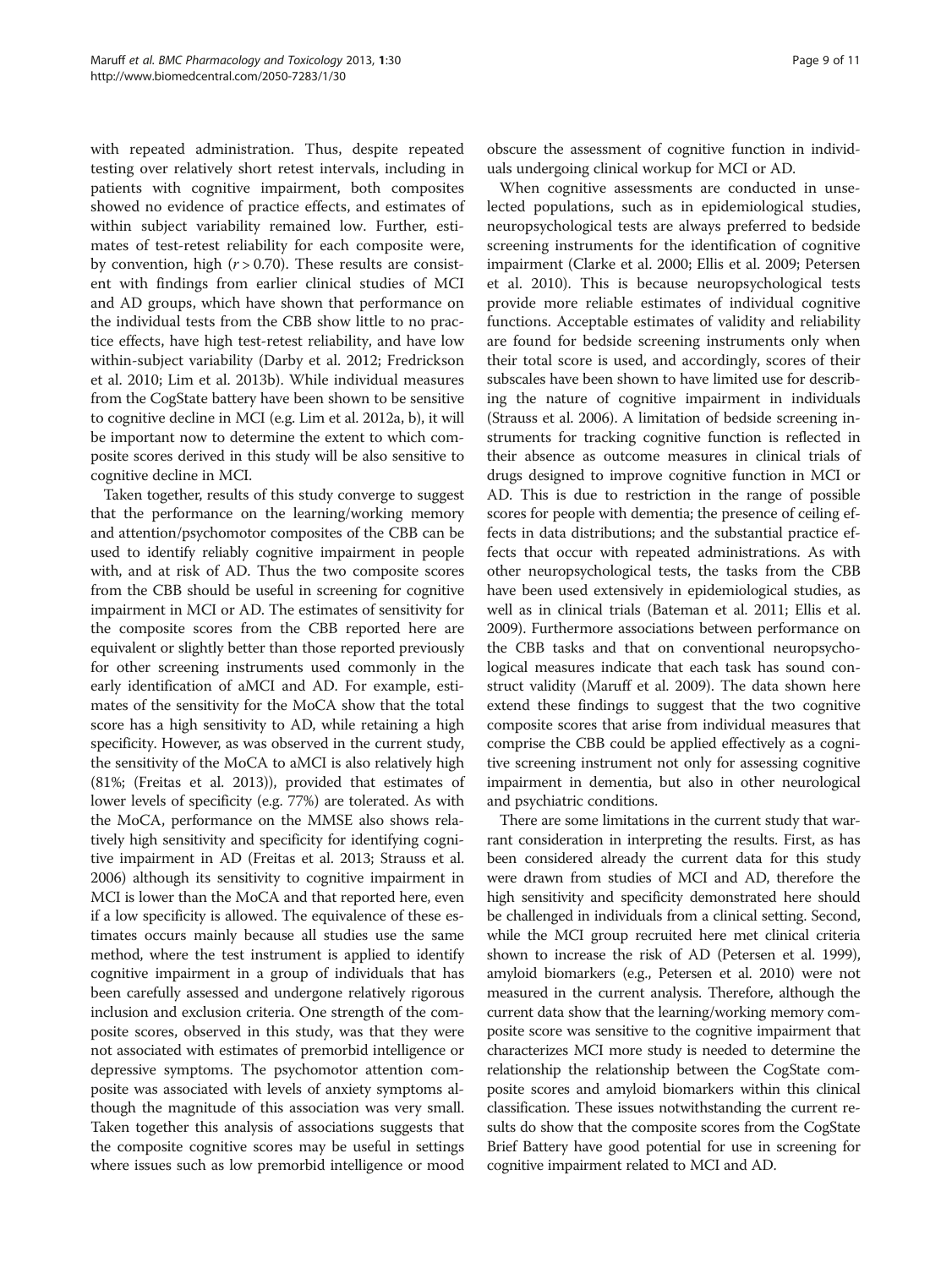#### <span id="page-9-0"></span>Competing interests

PM is a full-time employee of CogState Ltd. YYL, KE, and CM report no disclosures. DD is a scientific consultant to CogState Ltd. DA has served on scientific advisory boards for Novartis, Eli Lilly, Janssen, and Pfizer Inc.; has received funding for travel from Janssen and Pfizer Inc., has served as Editor-in-Chief for International Psychogeriatrics; has received speaker honoraria from Pfizer Inc. and Lundbeck Inc.; and has received research support from Eli Lilly and Company, GlaxoSmithKline, Forest Laboratories Inc., Novartis, and CSIRO. CS has been partially supported by research fellowships funded by Alzheimer's Australia and the NHMRC. Alzheimer's Australia (Victoria and Western Australia) assisted with promotion of the study and the screening of telephone calls from volunteers. Funding for the study was provided in part by the study partners [Australian Commonwealth Scientific Industrial and research Organization (CSIRO), Edith Cowan University (ECU), Mental Health Research institute (MHRI), Alzheimer's Australia (AA), National Ageing Research Institute (NARI), Austin Health, CogState Ltd., Hollywood Private Hospital, Sir Charles Gardner Hospital, and Astra Zeneca. The study also received support from the National Health and Medical Research Council (NHMRC) and the Dementia Collaborative Research Centres program (DCRC2).

#### Authors' contributions

PM, YYL, AS, DD, PHP participated in the design, acquisition and interpretation of the data, and the writing of this manuscript. DA, CS and CLM participated in the study concept and design. All authors contributed to analysis and interpretation of data. PM, AS, YYL participated in the drafting of the manuscript. PM, YYL, DD, KAE, PJS, RHP, DA, AS, CS, AB and CM participated in the critical revision of the manuscript. PM, YYL, AS and RHP participated in the statistical analysis. PM, DA, and KE supervised the study. All authors read and approved the final manuscript.

#### Author details

<sup>1</sup>The Florey Institute of Neuroscience and Mental Health, University of Melbourne, Parkville, Victoria, Australia. <sup>2</sup>CogState Ltd., Melbourne, Victoria, Australia. <sup>3</sup>Academic Unit for Psychiatry of Old Age, Department of Psychiatry, The University of Melbourne, Kew, Victoria, Australia. <sup>4</sup>National Ageing Research Institute, Parkville, Victoria, Australia. <sup>5</sup>Department of Psychiatry, Yale University School of Medicine, New Haven, CT, USA. 6 Lifespan Hospital System & Department of Neurology, Warren Alpert Medical School of Brown University, Providence, RI, USA. <sup>7</sup>CSIRO Preventative Health Flagship, Parkville, Victoria, Australia.

#### Received: 5 July 2013 Accepted: 16 December 2013 Published: 23 December 2013

#### References

- Albert, MS, DeKosky, ST, Dickson, D, Dubois, B, Feldman, HH, Fox, NC, & Phelps, CH. (2011). The diagnosis of mild cognitive impairment due to Alzheimer's disease: recommendations from the National Institute on Aging and Alzheimer's Association workgroup. Alzheimer's & Dementia, 7(3), 270–279.
- Andrewes, D. (2001). Neuropsychology: From theory to practice. East Sussex: Psychology Press.
- Baddeley, AD, Bressi, S, Della Sala, S, Logie, R, & Spinnler, H. (1991). The decline of working memory in Alzheimer's disease: a longitudinal study. Brain, 114(6), 2521–2542.
- Bateman, RJ, Aisen, PS, De Strooper, B, Fox, NC, Lemere, CA, Ringman, JM, & Xiong, C. (2011). Autosomal-dominant Alzheimer's disease: a review and proposal for the prevention of Alzheimer's disease. Alzheimer's Research & Therapy, 3(1), 1–13.
- Clarke, PJ, Marshall, VW, Ryff, CD, & Rosenthal, CJ. (2000). Well-being in Canadian seniors: findings from the Canadian Study of Health and Aging. Canadian Journal on Aging, 19, 139–159.
- Collie, A, Maruff, P, Darby, DG, & McStephen, M. (2003). The effects of practice on the cognitive test performance of neurologically normal individuals assessed at brief test-retest intervals. Journal of the International Neuropsychological Society, 9, 419–428.
- Darby, D, Fredrickson, J, Fredrickson, A, Moore, L, Sach, J, & Woodward, M. (2009). Community screening for early signs of dementia. Alzheimer's & Dementia, 5(5), 3–4.
- Darby, D, Maruff, P, Collie, A, & McStephen, M. (2002). Mild cognitive impairment can be detected by multiple assessments in a single day. Neurology, 59(7), 1042–1046.
- Darby, D, Pietrzak, RH, Fredrickson, J, Woodward, M, Moore, L, Fredrickson, A, & Maruff, P. (2012). Intra-individual cognitive decline using a brief computerized cognitive screening test. Alzheimer's & Dementia, 8, 95–104.
- Davison, SL, Bell, RJ, Gavrilescu, M, Searle, K, Maruff, P, Gogos, A, & Davis, SR. (2011). Testosterone improves verbal learning and memory in postmenopausal women: results from a pilot study. Maturitas, 70, 307–311.
- Ellis, KA, Bush, AI, Darby, D, De Fazio, D, Foster, J, Hudson, P, & Group, T. A. R. (2009). The Australian Imaging, Biomarkers and Lifestyle (AIBL) study of aging: Methodology and baseline characteristics of 1112 individuals recruited for a longitudinal study of Alzheimer's disease. International Psychogeriatrics, 21(4), 672–687.
- Falleti, MG, Maruff, P, Collie, A, & Darby, DG. (2006). Practice effects associated with the repeated assessment of cognitive function using the CogState battery at 10-minute, one week, and one month test-retest intervals. Journal of Clinical and Experimental Neuropsychology, 28(7), 1096–1112.
- Folstein, MF, Folstein, SE, & McHugh, PR. (1975). "Mini-mental state": a practical method for grading cognitive state of patients for the clinician. Journal of Psychiatric Research, 12, 189–198.
- Fredrickson, J, Maruff, P, Woodward, M, Moore, L, Fredrickson, A, Sach, J, & Darby, D. (2010). Evaluation of the usability of a brief computerized cognitive screening test in older people for epidemiological studies. Neuroepidemiology, 34, 65–75.
- Freitas, S, Simões, MR, Alves, L, & Santana, I. (2013). Montreal cognitive assessment: validation study for mild cognitive impairment and Alzheimer disease. Alzheimer Disease & Associated Disorders, 27(1), 37–43.
- Hammers, D, Spurgeon, E, Ryan, K, Persad, C, Barbas, N, Heidebrink, J, & Giordani, B. (2012). Validity of a brief computerized cognitive screening test in dementia. Journal of Geriatric Psychiatry and Neurology, 25(2), 89–99.
- Hammers, D, Spurgeon, E, Ryan, K, Persad, C, Heidebrink, J, Barbas, N, & Giordani, B. (2011). Reliability of repeated cognitive assessment of dementia using a brief computerized battery. American Journal of Alzheimer's Disease & Other Dementias, 26(4), 326–333.
- Jack, CR, Lowe, VJ, Weigand, SD, Wiste, HJ, Senjem, ML, Knopman, DS, & Initiative, T. A. s. D. N. (2009). Serial PIB and MRI in normal, mild cognitive impairment and Alzheimer's disease: implications for sequence of pathological events in Alzheimer's disease. Brain, 132, 1355–1365.
- Jaeger, J, Hårdemark, HG, Zettergren, A, Sjögren, N, & Hannesdottir, K. (2011). Does repeated daily testing improve measurement sensitivity to the cognitive effects of donepezil in mild-to-moderate Alzheimer's Disease? (Paper presented at the Alzheimer's Association International Conference, Paris, France).
- Kensinger, EA, Shearer, DK, Locascio, JJ, Growdon, JH, & Corkin, S. (2003). Working memory in Alzheimer's disease and early Parkinson's disease. Neuropsychology, 17(2), 230–239.
- Lezak, MD. (1995). Neuropsychological Assessment (3rd ed.). New York: Oxford University Press.
- Lim, YY, Ellis, KA, Ames, D, Darby, D, Harrington, K, Martins, RN, & AIBL Research Group. (2013a). Aβ amyloid, cognition and APOE genotype in the preclinical stages of Alzheimer's disease. Alzheimer's & Dementia, 9(5), 538–45.
- Lim, YY, Ellis, KA, Harrington, K, Ames, D, Martins, RN, Masters, CL, & AIBL, RG. (2012a). Use of the CogState Brief Battery in the assessment of Alzheimer's disease related cognitive impairment in the Australian Imaging, Biomarker and Lifestyle (AIBL) study. Journal of Clinical and Experimental Neuropsychology, 34(4), 345–358.
- Lim, YY, Ellis, KA, Harrington, K, Pietrzak, RH, Gale, J, Ames, D, & AIBL, RG. (2013b). Cognitive decline in adults with mild cognitive impairment and high Aβ amyloid: prodromal Alzheimer's disease? Journal of Alzheimer's Disease, 33(4), 1167–1176.
- Lim, YY, Ellis, KA, Pietrzak, RH, Ames, D, Darby, D, Harrington, K, & AIBL, RG. (2012b). Stronger effect of amyloid load than APOE genotype on cognitive decline in healthy older adults. Neurology, 79, 1645–1652.
- Lim, YY, Jaeger, J, Harrington, K, Ashwood, T, Ellis, KA, Stöffler, A, & Maruff, P. (2013c). Three-month stability of the CogState Brief Battery in healthy older adults, mild cognitive impairment, and Alzheimer's disease: results from the Australian Imaging, Biomarkers, and Lifestyle-Rate of Change Substudy (AIBL-ROCS). Archives of Clinical Neuropsychology, 28(4), 320–30.
- Lim, YY, Pietrzak, RH, Ellis, KA, Jaeger, J, Harrington, K, Ashwood, T, & Maruff, P. (2013d). Rapid decline in episodic memory in healthy older adults with high amyloid-β. Journal of Alzheimer's Disease, 33(3), 675–679. doi:10.3233/JAD-2012-121516.
- Maruff, P, Collie, A, Darby, D, Weaver-Cargin, J, Masters, C, & Currie, J. (2004). Subtle memory decline over 12 months in mild cognitive impairment. Dement Geriatr Cognitve and Geriatric Disorders, 18(3–4), 342–348.